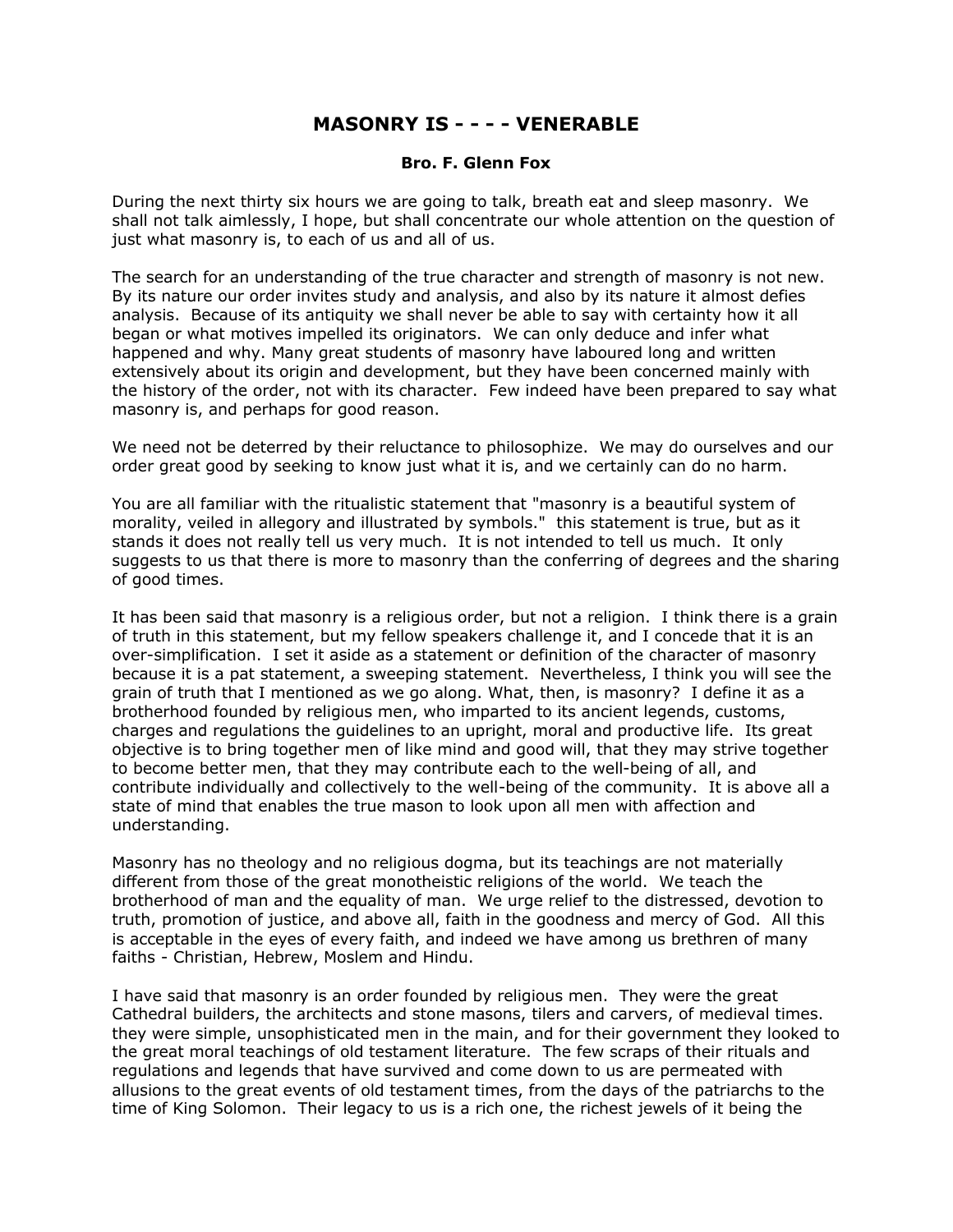Holy Saints John, the seven liberal arts and sciences, and the Hiramic legend.

The old masonry of our operative forefathers underwent a great change beginning sometime after 1650, and culminating in the years 1717 to 1735 with its transformation from an operative guild to a philosophical brotherhood. the brethren who contributed most to this transformation were themselves students of the testaments and of antiquity, and they further enriched the order that they had inherited with texts from the old testament texts that were chosen carefully for specific purposes.

Given the strong religious bent of the early operative masons, and the equally religious but more scholarly approach of their immediate heirs, it is not surprising that masonry as we have it is full of references, direct and indirect, to old testament literature. Let us now consider the purpose of some of these.

The Holy Saints John are known to all of us. We celebrate the festivals of the Holy Saints John, and many lodges are dedicated to them. Have you ever wondered why? Have you ever read of their activities and considered what message they might have left for us? You must not suppose that our interest in them implies, in any way, that we are a Christian order. For one thing, John the Baptist was not a Christian. For another, in various parts of the world lodges may be dedicated to King Solomon, to the four crowned martyrs, or, in Hebrew lodges, to Jehovah. some lodges are not dedicated to anyone. Our interest, then, is clearly non-sectarian.

John the Baptist went about Israel exhorting the people to follow God's teachings and baptizing those who wished it. He spoke out firmly against vice and license, and this soon put him afoul of the cruel and psychotic Herod Antipas, tributary ruler of Judea. He was thrown into one of Herod's dungeons. He was not intimidated, however, even by the rage of the unpredictable Herod, and he resolutely refused to retract a word of his teachings. He maintained his fidelity to what he knew to be right. Herod hesitated to do him in because he was uncertain of the reaction of the people, but in the end John the Baptist was murdered - beheaded at the whim of the vicious Salome.

Saint John the Evangelist appears to have been adopted by masons somewhat later than John the Baptist - probably not long before 1650. He lived a little later than John the Baptist. His great concern was the relation of man to man, and he taught and promoted brotherly love among all who would listen.

To me, brethren, it is clear why our ledges, erected to God are dedicated to the Holy Saints John. what better patron saints could we have? What better qualities could we cultivate in ourselves than the faith and fidelity of John the Baptist and the brotherly love of John the Evangelist?

Now let us consider the liberal arts and sciences. Our ancient brethren found these in Genesis, Chapter IV. There we learn that the patriarch Lamech had three sons, Jabal, Jubal and Tubalcain. Jabal found the craft of geometry and "he parted flocks of sheep and lambs in the fields and first wrought a house of stone and timber." Jubal "found the craft of music, song of tongue, harp, organ and trumpet." Tubalcain found the art of smithcraft "to work in gold and silver, brass, copper, iron and steel." One of the old manuscripts lists the arts and sciences as Grammar, Rhetoric, Dialectica, Arithmetic, Geometry, Music and Astronomy, and says, "These be the seven liberal sciences, which be all found by one science, which is geometry." Is it not strange, brethren, that the founder of the craft of geometry, the revered science which is the foundation of architecture, is unknown to masons? He found the craft of geometry, but we never mention his name.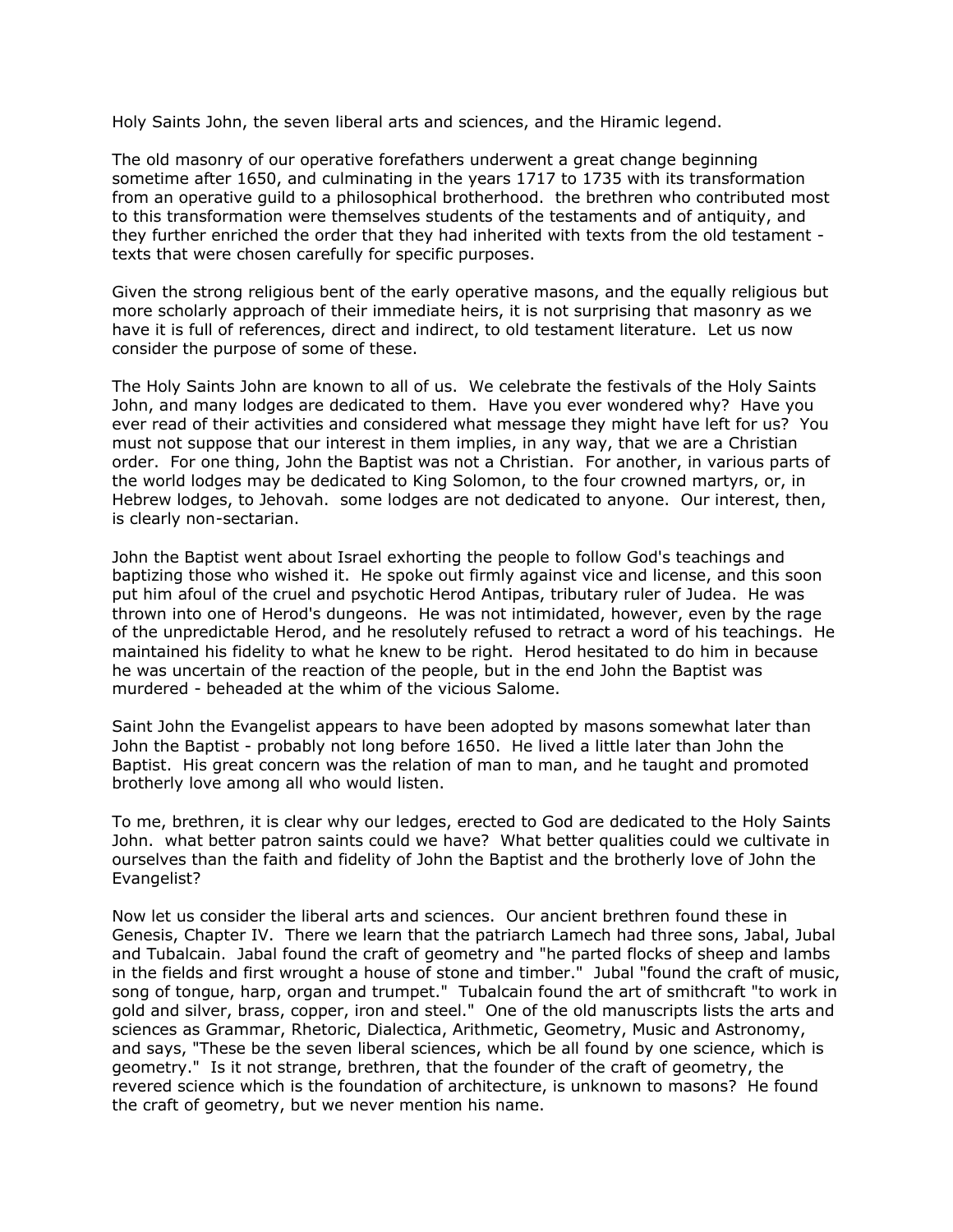We still have the seven liberal arts and sciences today, and we still urge a study of them on every brother. Why, in this age of computers and space travel, instant communication and instant foods, do we stick to our simple old liberal arts and sciences? Well, the answer is not difficult to understood. Every man has an obligation to use the brain that God has given him, to capacity, all his life. He must make the best possible use of every God-given faculty. there is a practical as well as a moral necessity for constant self improvement. Of what use is a knowledge of any science, for example, to a man who cannot speak or write his own language with precision and purity - how can he communicate his knowledge to others? How can we hope to find true and just solutions to social, political, or moral problems if we fail to reason and analyze, if we fail to think logically? Can we doubt today that study of the liberal arts and sciences expands the mind?

Perhaps the most remarkable inheritance we have from the operative masons is the Hiramic legend - the story of the building of King Solomon's Temple and of Hiram Abif. This story is found in the second book of Chronicles and the first book of kings, and its appeal to the operative masons is easily understood. THERE in the old testament is an account of the erection of the most famous building of ancient times. THERE is an account of the organization of the workmen, and even of the wages they were paid. the dimensions of the temple, the materials used, the adornments and the vessels, all are described. For the operative masons, who spent their lives at the erection of great cathedrals and public buildings, these accounts must have had a special fascination. It may be that their interest was at least partly professional rather than spiritual, but it is clear from the few documents that have been left to us that they regarded the erection of the temple and the harmonious relations that existed between the workmen, the supervisors, and the three kings as the crowning achievement of humanity to that time.

The indispensable role of the Hiramic Legend was recognized by those who revitalized and remoulded masonry early in the eighteenth century. they determined that the legend should become the means of exemplifying man's belief in the resurrection of the body and the immortality of the soul. Accordingly they added to the legend the story of the murder of Hiram Abif, and of his raising from an unhallowed grave. Probably most masons today would have reservations about belief in the resurrection of the body, but every mason must I believe, I think, in the immortality of the soul, for he must believe in God.

Now let us look at some of those passages that were added to the body of masonry when it became a philosophical order.

You have all observed many times that we do not begin work in our lodges until the old testament (it could also be a Torah, or a Koran) is opened upon the altar. You must have observed also that it is not opened at random. how often do we think, brethren, of the book and verse that is intended to be meaningful to us and to the work that is to be done. How many of you know what those verses are?

Consider the Book of Ruth, Chapter IV, verse seven. It says "Now this was the manner in former time in Israel concerning redeeming and concerning changing, for to confirm all things a man plucked off his shoe and gave it to his neighbour, and this was a testimony in Israel."

When a candidate is first brought into the lodge he is neither barefoot nor shod. this custom is a direct allusion to the old Israelitish custom, but remember, brethren, that the candidate does not know that at the time. He is told later that he was neither barefoot nor shod because of the custom, but he is not told why that custom has significance to us.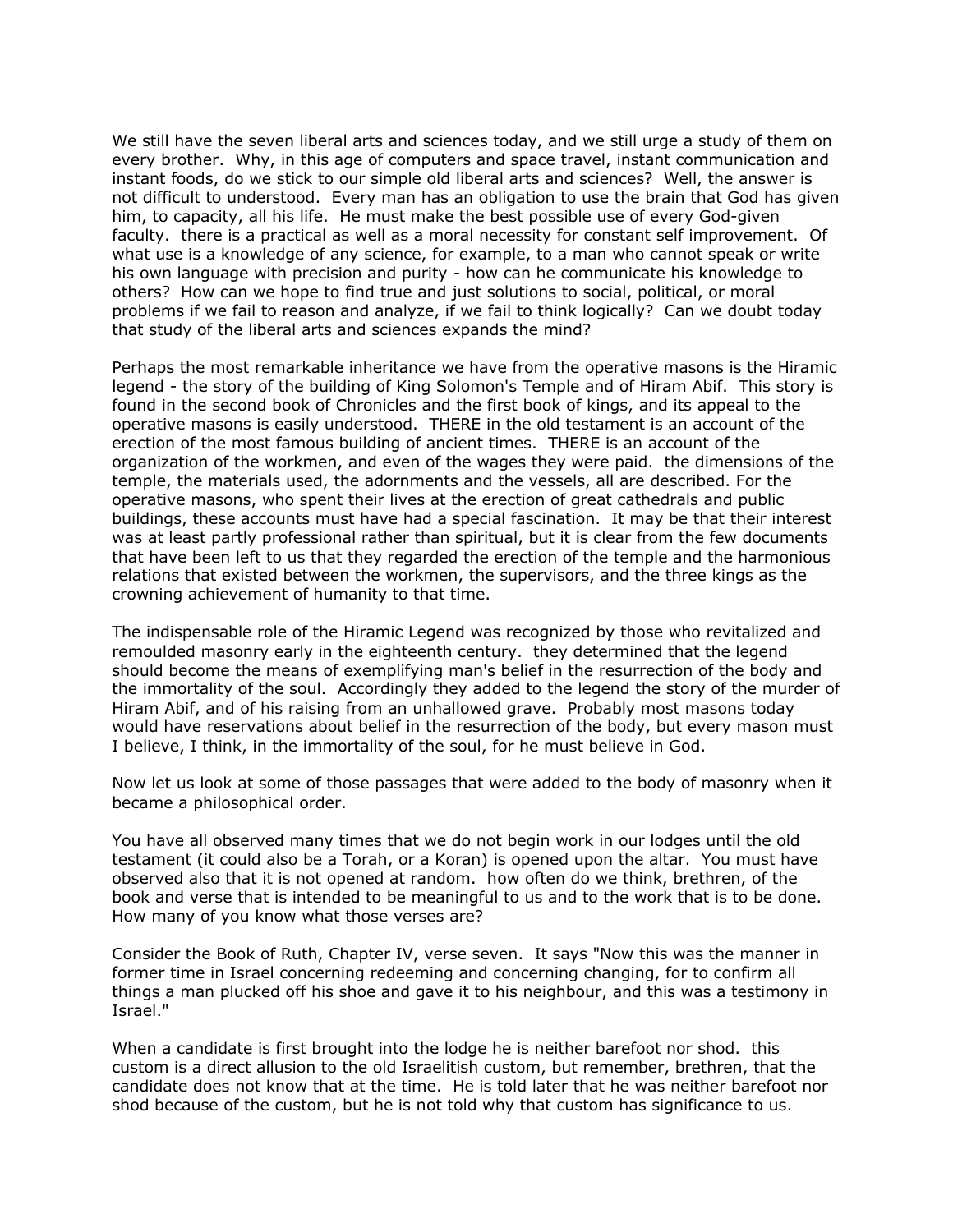Perhaps the omission of explanation is deliberate, perhaps it was intended that the candidate draw his own conclusions. there is another possibility for you to consider. I suspect that this verse and this ancient custom are intended to convey a message to the brethren of the lodge as well as to the candidate. they serve to remind us that we are at that moment taking each other on faith. we are accepting the candidate as being truly what he appears to be - a good man worthy of our trust - and he must so accept us. That is what it means to me, brethren. What does it mean to you?

We are also concerned with Psalm 133, which states, as clearly as it can be stated, an article of faith for all masons - "Behold how good and how pleasant it is for brethren to dwell together in unity."

We have in our lodges and in this room brethren of diverse political and religious persuasion, of many professions, occupations, and interests, and of varied ethnic background. there is no average mason. While we are together in masonic work, however, we are united in principle and purpose. This verse is wholly in keeping with our dedication to St. John the Evangelist.

Let us go on a little further and consider Judges XII - 7 and Amos VII - 7, 8. The first of these, Judges XII - 7 is a great anachronism in masonry. It says, "Then said they unto him, say now Shibboleth, and he said Sibboleth, for he could not frame to pronounce it right. Then they took him, and slew him at the passages of Jordan, and there fell at that time of the Ephraimites, forty and two thousand."

The word Shibboleth means an ear of corn or a stream of water and is often now used to mean "a watchword". We use it to mean plenty, and symbolize it by a sheaf of wheat suspended near a waterfall. But why were that word and that passage chosen for a degree devoted to the promotion of learning? The passage is part of a description of one of King David's battles. We may understand the taking of an ear of corn to mean "plenty", but what had King David's battle to do with masonry? The word Shibboleth to me has a connotation of death and destruction. Why do we not use a passage from Genesis IV, whence come the liberal arts and sciences? Why not commemorate the neglected founder of the science of geometry, or the founder of music, or smithcraft?

I believe that the word Shibboleth was not originally applied to the second degree, for neither the word nor the verse from which it comes have anything whatever to do with the liberal arts and sciences. I believe that in the turmoil of the early days of the Grand Lodge of England this word and verse were transposed from another degree. you should think about this strange use of a word, and I will give you a hint to start you off. the founder of the art of smithcraft, we are told in Genesis IV, was Tubalcain.

In Amos VII, verses seven and eight, we read: "Thus he shewed me, and behold the Lord stood upon a wall made by a plumbline, with a plumbline in his hand. And the Lord said unto me, Amos, what seest thou? and I said, a plumbline. then said the Lord, Behold, I will set a plumbline in the midst of my people Israel, I will not again pass by them anymore." surely the masonic application of this passage is clear. the plumb is one of our working tools, and it admonishes us to walk uprightly in our several stations before God and man. Possibly there is a deeper, hidden meaning for us in this passage, but if there is, I do not perceive it yet. Give some thought to this - I hope that among you there is one who can instruct me.